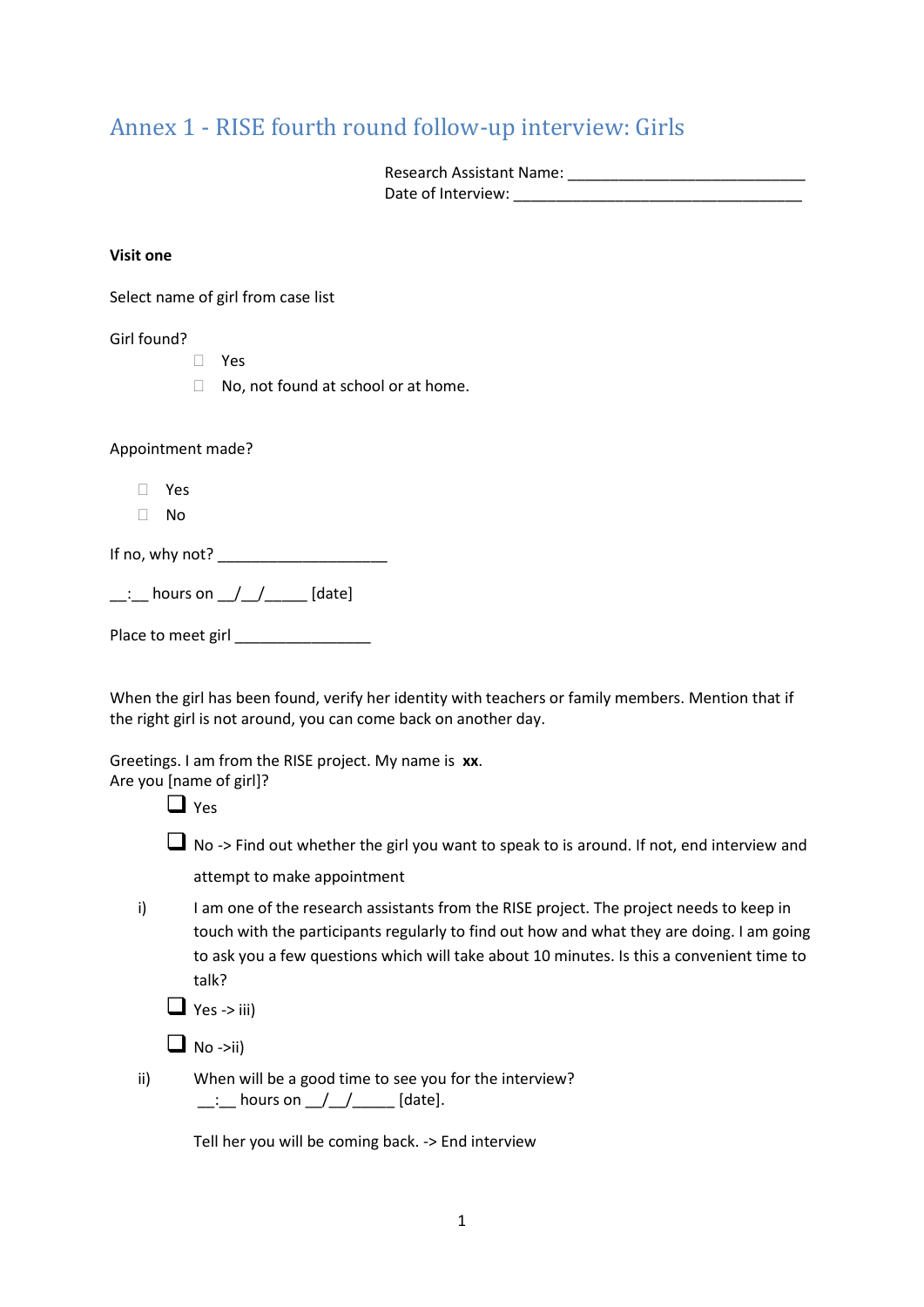iii) I would like to emphasise that whatever information you share with me, it will not be shared with others together with your name. That means that the information you provide will be put together with information from many other girls coming from all the other schools in the project, and your name will not appear in any reports. Your personal information will not be shared with anyone else. You will continue receiving support from the project no matter how you respond to the questions, or if you have dropped out of school, or have got married or have fallen pregnant.

**Before we start I need to ask you some questions to make sure that I am talking to the right person** The correct response will appear in the form.

- A)
- 1) What is your date of birth? (day-month-year)
- 2) Correct response?

| ۰. |
|----|
|----|



- B. How confident are you about your date of birth
- C. Does the school enrolment register give ecact date of birth, or just year of birth?
- D. Which year of birth is in the school register?
- E. Were you interviewed by someone from the RISE-project between September and December 2017?

#### **START OF FOLLOW-UP INTERVIEW**

1. Do you live in the same place as you did the last time you were interviewed or have you moved to a different place?

❑ Lives in the same place

■ Has moved

\_\_\_\_\_\_\_\_\_\_\_\_\_\_\_\_\_\_\_\_\_\_\_

If she lives in the same place, skip q2 -5

2. What is the name of the new village where you live?

3. What is the name of the new district where you live?

4. Please mention a special landmark or popular place close to your new home that can guide someone who does not know where you live?

\_\_\_\_\_\_\_\_\_\_\_\_\_\_\_\_\_\_\_\_\_\_\_\_\_\_

#### **Personal Information**

5. Are you currently going to school?

 $\Box$  Yes

 $\Box$  No.

If no, skip questions 6 and 7.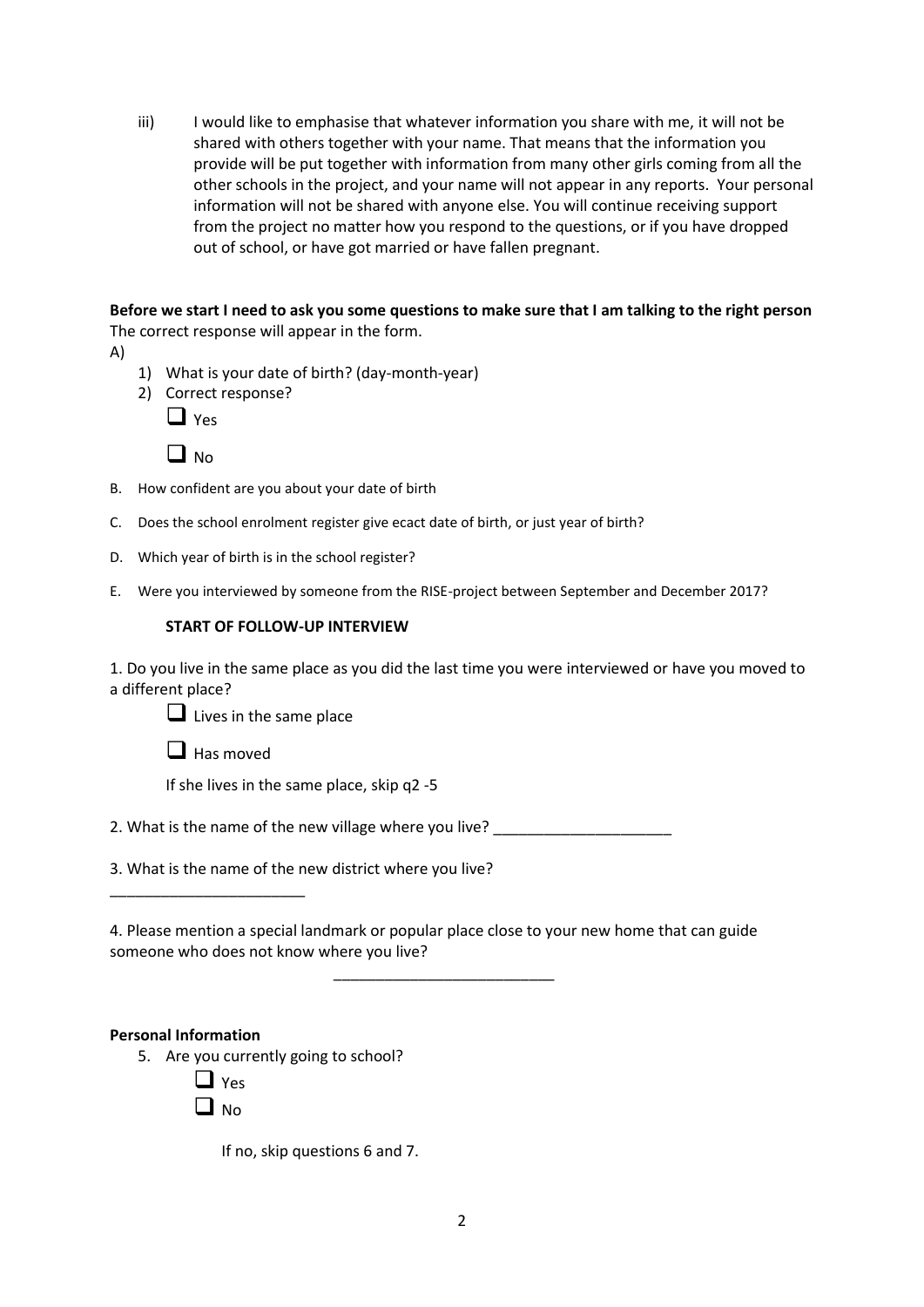6. A Which school are you enrolled in?

6B Which grade are you enrolled in? (range 7-9)

If enrolled in grade 8 or 9 and in group II and III, ask 6C:

6C Did the RISE project pay school fees for you this year?

7. How many days did you go to school last week?

If no to q 5 or zero to q7, ask q 8 and 9

- 8. When did you last attend school? \_\_\_\_\_\_\_\_\_\_\_\_\_\_\_\_\_\_\_\_\_\_(Response format: mm/yyy)
- 9. Which grade were you enrolled in just before you stopped going to school? \_\_\_\_\_\_

If in group II and III, ask 10-14:

## **I am now going to ask some questions about your experiences with the RISE project**

- 10. In the last 6 months, did you receive the monthly cash transfer from the project?
	- $\Box$  Yes, every month  $\Box$  Yes, some months  $\Box$  No.
	- ❑ Don't know
- 11. When did you last receive cash from the RISE project? \_\_\_ (enter month and year)

If no to q10, skip question 12-14

- 12. The last time you received the monthly transfer, how much money did you receive?
- 13. Did you give some of the monthly transfer to your guardians/parents or did you keep all of it to yourself?
	- $\Box$  Gave to parents/guardians
	- Gave to others. Specify
	- $\Box$  Kept all of it

\_\_\_\_\_\_\_\_\_\_\_\_\_\_\_\_\_\_\_

14. A How much did you give to your guardians/parents

14. B Have you spent the monthly transfers on any of the following items? Read all options: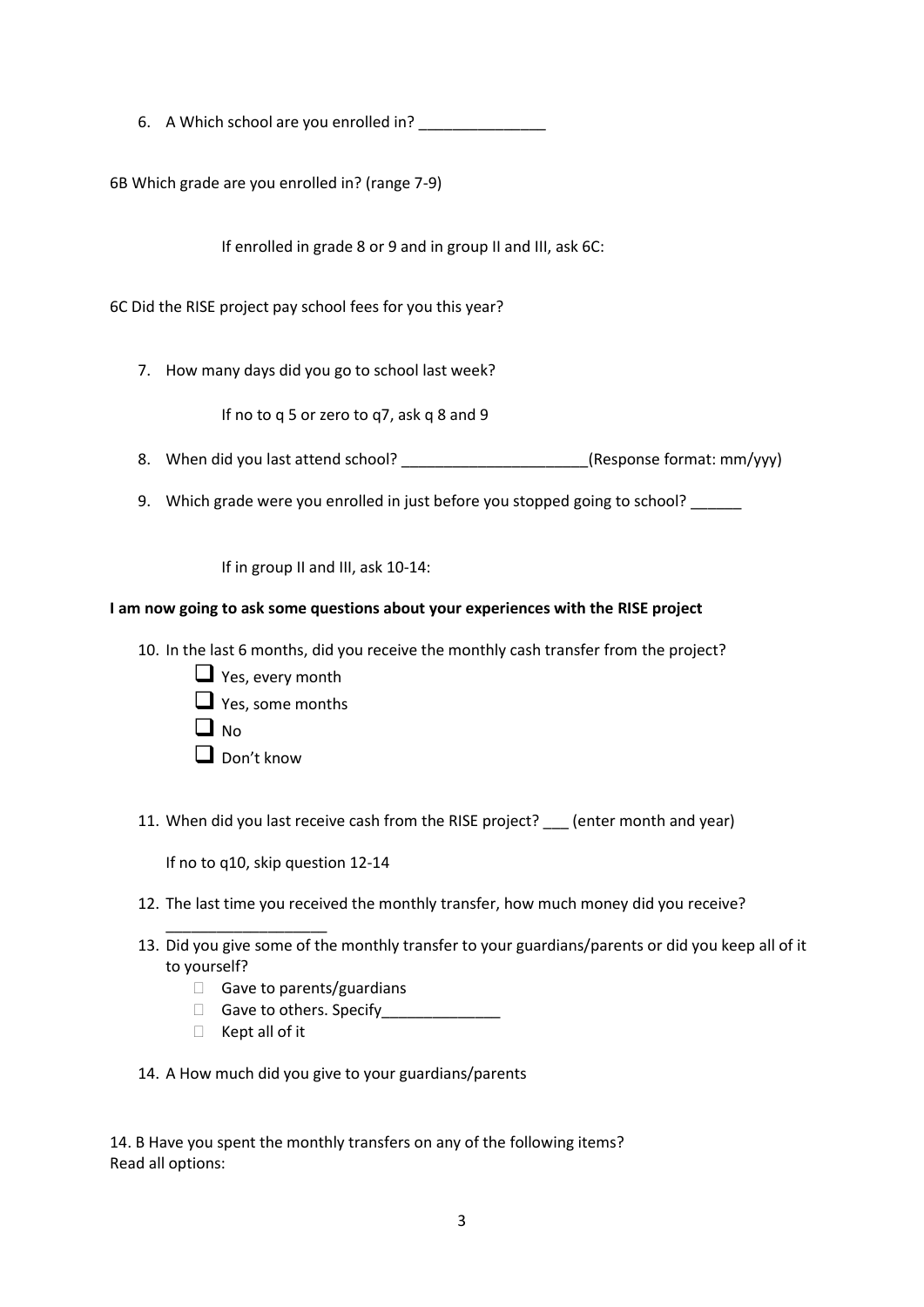- a. Pencil
- b. Pen
- c. Rubber
- d. Books
- e. Snacks
- f. Lotion
- g. Make-up
- h. Other, specify

To all

15a Have you ever learned anything about sexual and reproductive issues at school?

- i. Yes
- j. No -> skip 15b

15b Did you learn about sexual and reproductive issues at school last year?

- k. Yes
- l. No

16a Have you participated in any RISE meetings over the last 6 months?

- m. Yes
- n. No -> skip 16b

16b Which meetings have you attended? *(several can be ticked)*

- o. Youth club meetings
- p. Community meetings
- q. Bicycle lottery
- r. Other, specify\_\_\_\_\_\_\_\_\_\_\_\_\_\_\_\_

If has not attended youth club meetings, skip q17.

17. How many youth club meetings have you attended in the last school term? \_\_\_\_\_\_\_\_\_\_ meetings

To all:

We would like to learn from you how you experience being part of the RISE project.

18. Have you experienced any good things as a result of your participation in this RISE project?

❑ Yes

 $\Box$  No ->skip q19

19. What have you experienced?

20. Have you experienced any problems as a result of your participation in the RISE project? ❑ Yes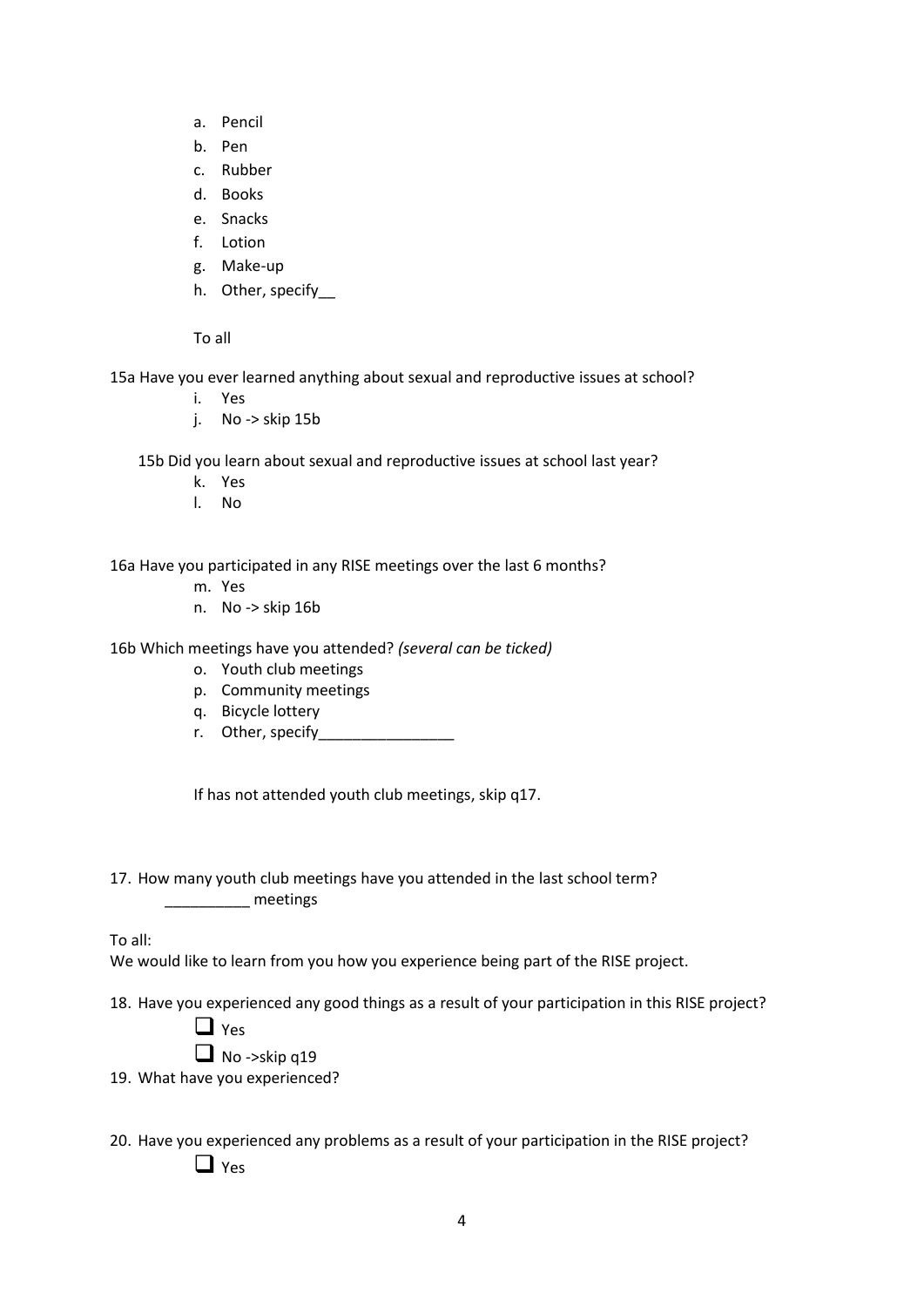\_\_\_\_\_\_\_\_\_\_\_\_\_\_\_\_\_\_\_\_\_

21. What have you experienced?

**I am now going to ask you some questions regarding sexual and reproductive health issues such as abstinence, HIV, pregnancy and contraceptives. I will start out by asking you about who you discuss sexual and reproductive issues with**

- 22. Who do you prefer to talk with about romantic relationships or sex? (Tick those the girl mentions spontaneously. More than one option may be selected.)
	- ❑ Mother ❑ Father ❑ Older sister ■ Younger sister ❑ Brother ❑ Aunt □ Grand mother ❑ Cousin ❑ Friends ❑ Boyfriend ❑ Teachers  $\Box$  Formal health workers □ Community health workers ❑ Other, specify ❑ No one
- 23. Who do you prefer to talk with about condoms and other contraceptives? (Tick those the girl mentions spontaneously. More than one option may be selected.)
	- ❑ Mother ❑ Father ❑ Older sister ❑ Younger sister ❑ Brother ❑ Aunt □ Grand mother ❑ Cousin ❑ Friends ❑ Boyfriend ❑ Teachers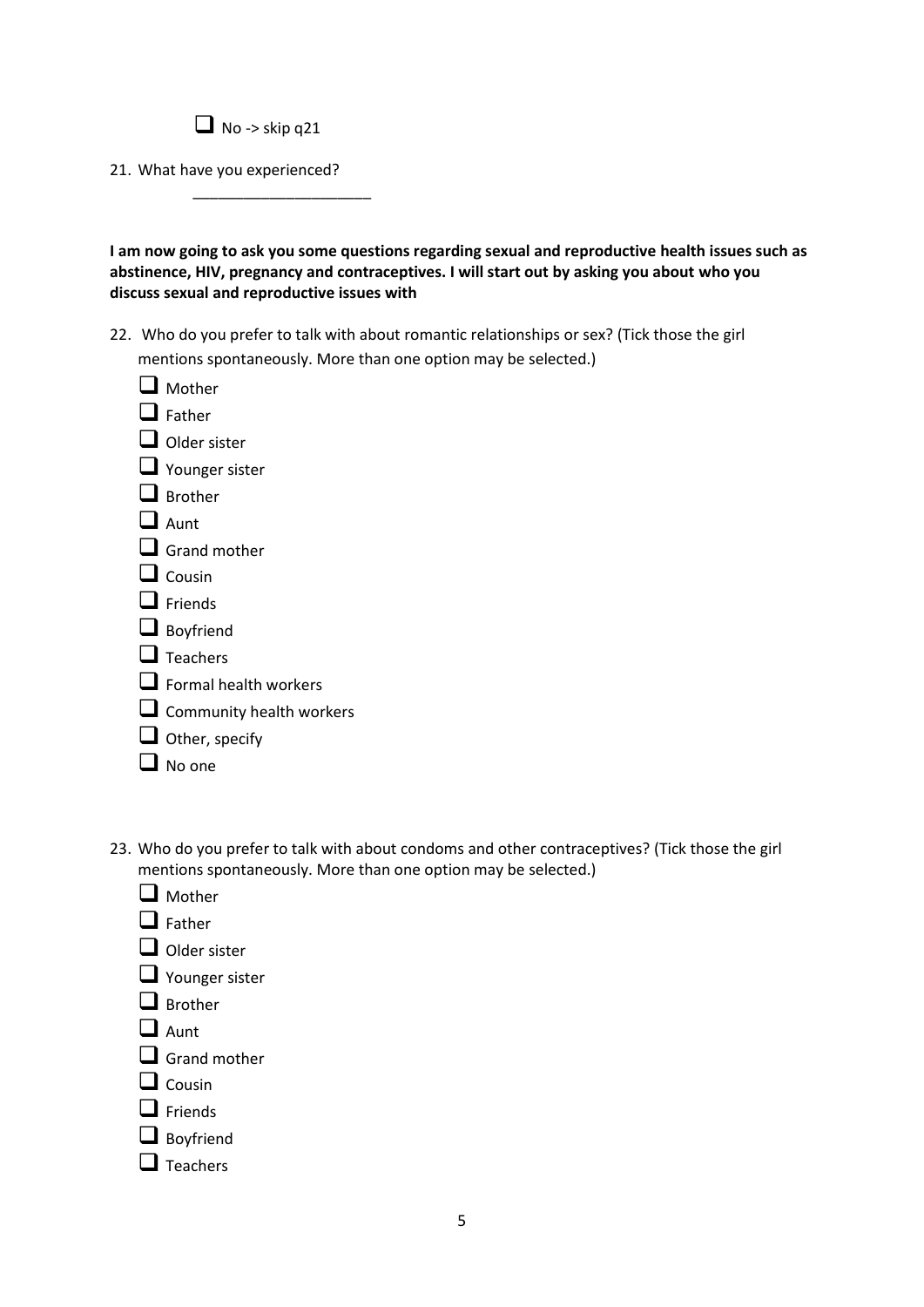$\Box$  Formal health workers

□ Community health workers

❑ Other, specify

❑ No one

- 24. How many times have you talked about romantic relationships or sexual issues (including abstinence, sex, condoms and contraceptives) with your boyfriend or another sexual partner?
	- $\Box$  5 or more times  $\Box$  2-4 times
	- ❑ Once
	- ❑ Never
	- Does not have a boyfriend
- 25. How many times have you talked about romantic relationships or sexual issues (including abstinence, sex, condoms and contraceptives) with your guardians?
	- $\Box$  5 or more times
	- $\Box$  2-4 times
	- ❑ Once
	- ❑ Never

I am now going to read to you a series of statements about communication about romantic relationships and sexual issues. The statements are phrased as "I" and "my parents" but they are about you and your parents and how you communicate about romantic relationships and sexual issues.I am interested in your opinion, and no answers are more correct than others. For each statement, please tell me if you strongly agree, agree, neither agree nor disagree, disagree or strongly disagree.

- 26. My parents/guardians are comfortable with speaking to me about romantic relationships and sexual issues
	- ❑ Strongly agree/agree very much
	- ❑ Agree
	- $\Box$  Neither agree nor disagree
	- ❑ Disagree
	- ❑ Strongly disagree/disagree very much
- 27. When my parents speak to me about romantic relationships and sexual issues, I feel that they try to scare me.

■ Strongly agree/agree very much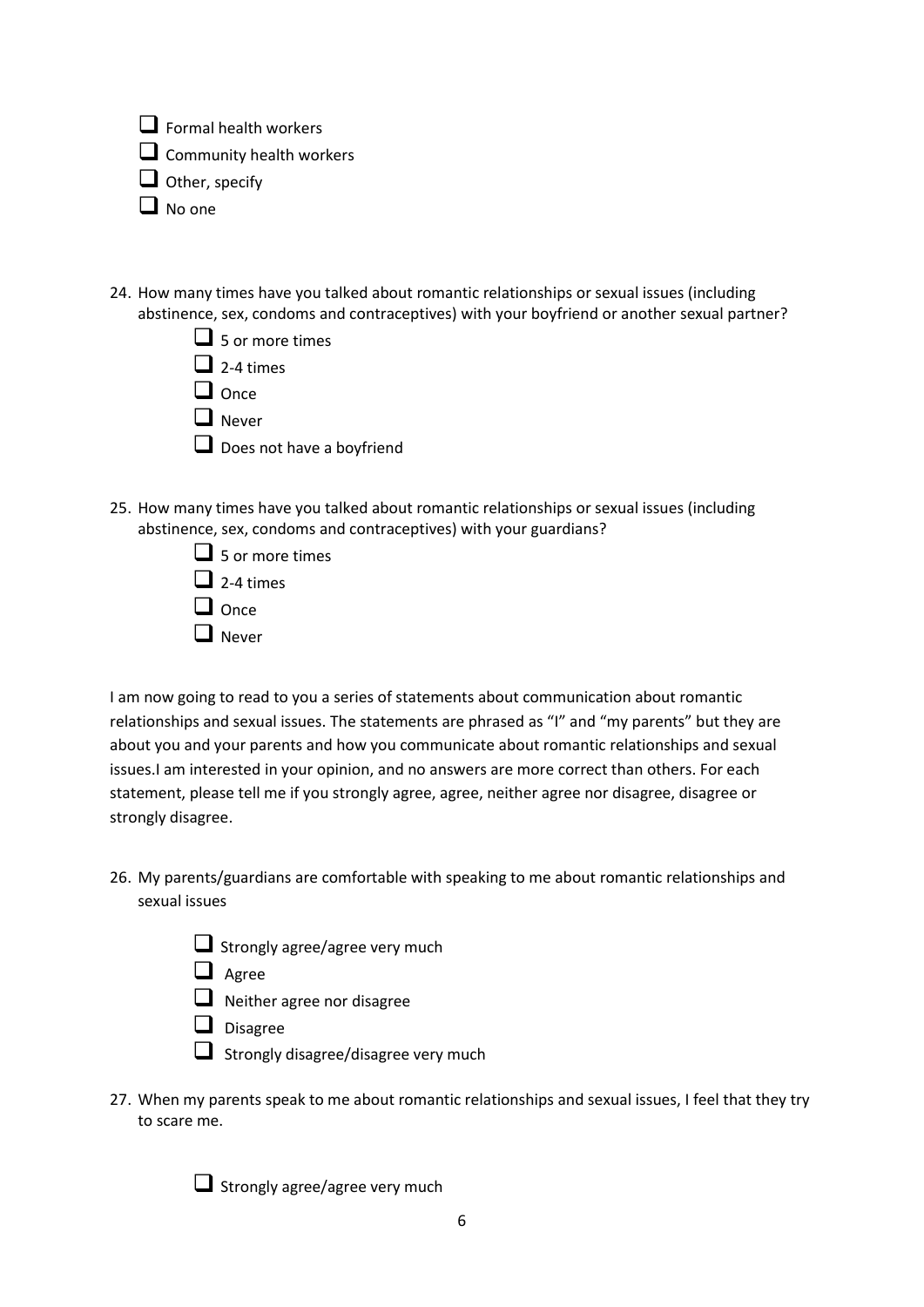- ❑ Agree
- ❑ Neither agree nor disagree
- ❑ Disagree
- Strongly disagree/disagree very much
- 28. When I speak to my parents/guardians about my problems or worries, I feel they really understand me.
	- $\Box$  Strongly agree/agree very much
	- ❑ Agree
	- ❑ Neither agree nor disagree
	- ❑ Disagree
	- ❑ Strongly disagree/disagree very much

29. My parents or guardians think it is harmful for me to learn about sexual abstinence.

- Strongly agree/agree very much
- ❑ Agree
- ❑ Neither agree nor disagree
- ❑ Disagree
- ❑ Strongly disagree/disagree very much
- 30. My parents or guardians think it is harmful for me to learn about condoms and other contraceptives.
	- $\Box$  Strongly agree/agree very much
	- ❑ Agree
	- ❑ Neither agree nor disagree
	- ❑ Disagree
	- ❑ Strongly disagree/disagree very much
- 31. If I became pregnant now, my parents would expect me to get married.
	- Strongly agree/agree very much
	- ❑ Agree
	- ❑ Neither agree nor disagree
	- ❑ Disagree
	- ❑ Strongly disagree/disagree very much

I am now going to ask you some questions where I will read out statements about things adolescent girls typically do. I would like you to listen to them and then tell me HOW MANY apply to you. Do not tell me which ones apply, just tell me how many. In order to make sure you understand what to do, I first give you an example of statements:

- a) I listen to music every day
- b) I read books every day
- c) I like to cook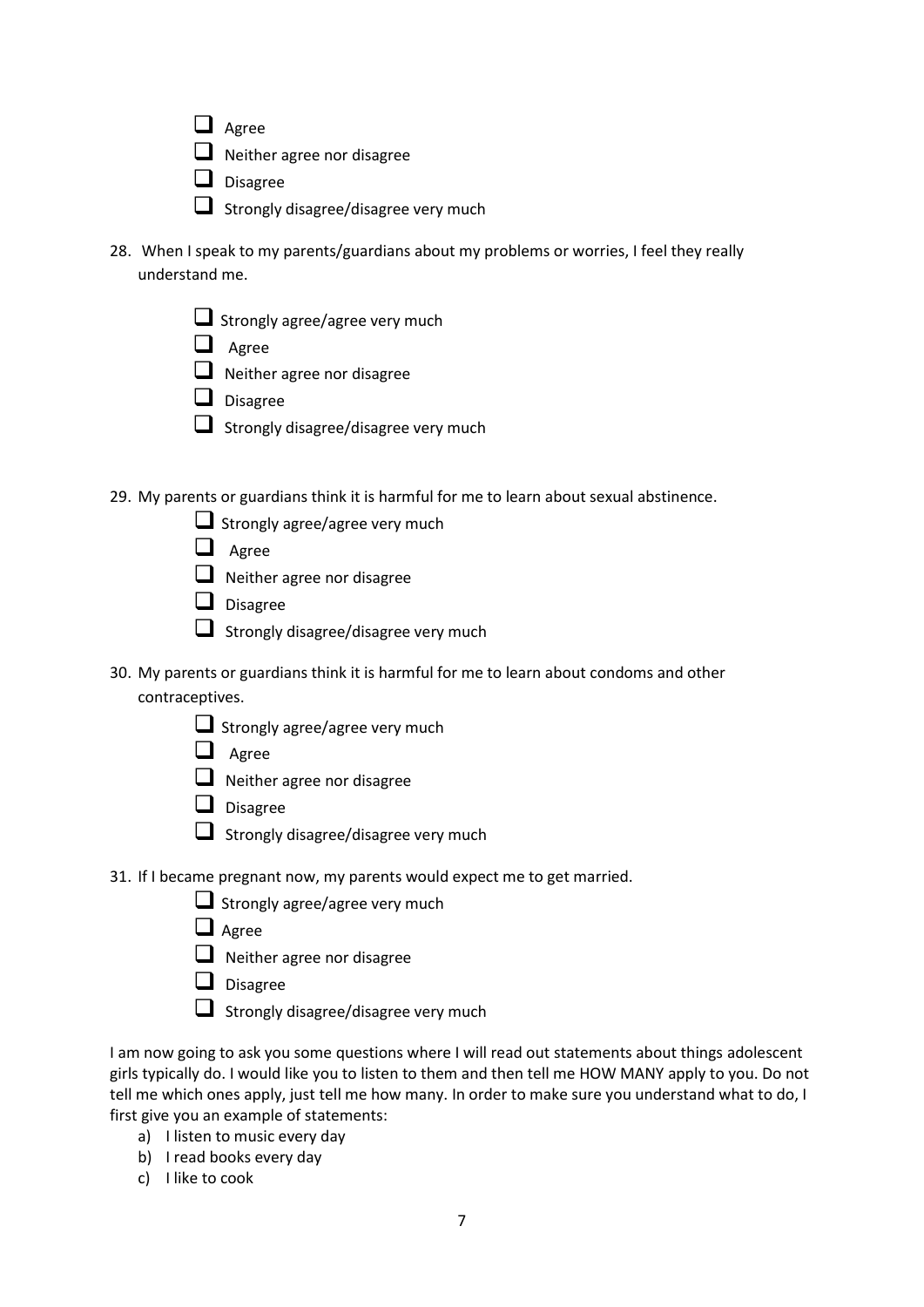d) I help my siblings with their homework

After reading the statements, I want you to tell me how MANY of these are correct for you? None, one, two, (three ) or all. Is this clear?

- 32. I will now mention three/four things that adolescent girls typically do. Please listen to them and then tell me HOW MANY you have experienced. Do not tell me which ones, just tell me how many. Here are the three/four things:
	- a) I have visited the health clinic in the past year
	- b) I have been admitted to a hospital/clinic
	- c) I often have head ache
	- d) (Fourth item) I have been pregnant at least once

Now, how MANY of these have you experienced? None, one, two, (three ) or all?

- 33. Now I am going to read you another list. Please listen to all of the things and then tell me HOW MANY you have done. Again, not which ones, just how many.
	- a) I have had malaria in the past year
	- b) I have received injectable drugs
	- c) I have used herbal treatment for stomach cramps
	- d) (Fourth item) I have been pregnant at least once

Now, how MANY of these have you experienced? None, one, two, (three ) or all?

**I now have some questions about childbearing**

34.Have you ever given birth?

\_\_\_\_\_\_\_\_\_\_\_

 $\Box$  Yes

 $\Box$  No -> skip 35-47

35.When did you last give birth? \_\_\_(Date or month and year )

Skip this section if last gave birth before August 2017.

## **Information about the occurrence of birth complications among girls who have recently given birth (within the past 6 months?)**

36.Was the baby born more than one month before the due date?

 $\Box$  Yes  $\Box$  No. ❑ Don't know If answers yes, ask q37.

37.Can you estimate how many months the pregnancy was when you gave birth, based on your last menstrual period?---------------months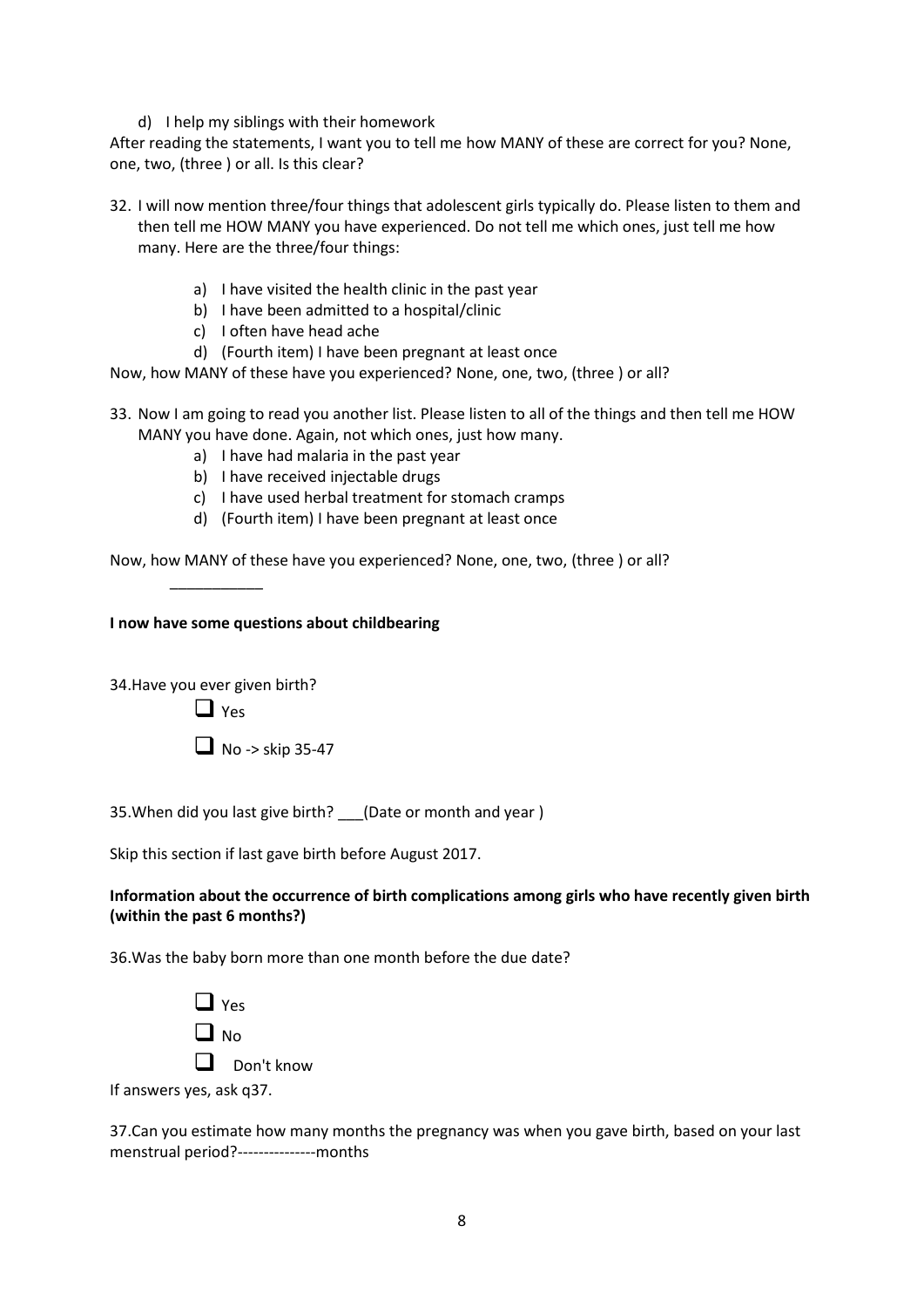38 Did you give birth to one baby or twins?

| $\Box$ One (singleton) |  |
|------------------------|--|
|------------------------|--|

❑ Twins

38.A Do you have an under-five card for the child?

| 1            | es |
|--------------|----|
| $\mathbf{I}$ | O  |
| L            | N  |

38B How much did the baby weigh when he/she was born? *Record the weight in grams* \_\_\_

*Please enter the weight in grams. If the girl does not know, enter 89*

38Bii How much did the baby weigh when he/she was born? *Record the weight in grams*\_\_\_

If yes to q38A, and the girl is interviewed at home, ask 38C:

38C Ask to see the under-five card and record the weight

Q38cii If the girl is interviewed at home, ask to see the under-five card and record the weight for baby 2

If she does not know the exact weight, ask q39, otherwise skip it: 39. Did the baby weigh less than 2500 g when he/she was born?



40. Is the baby alive?

| I | es |
|---|----|
| L | N٥ |

41. Did you receive treatment for high blood pressure while you were pregnant?

| L<br>r. | Yes |
|---------|-----|
| L       | Ō   |
|         | N   |

If no, skip q42

42. Were you diagnosed with hypertension before you got pregnant?

 $\Box$  Yes  $\Box$  No.

43. Did you have any other complications?

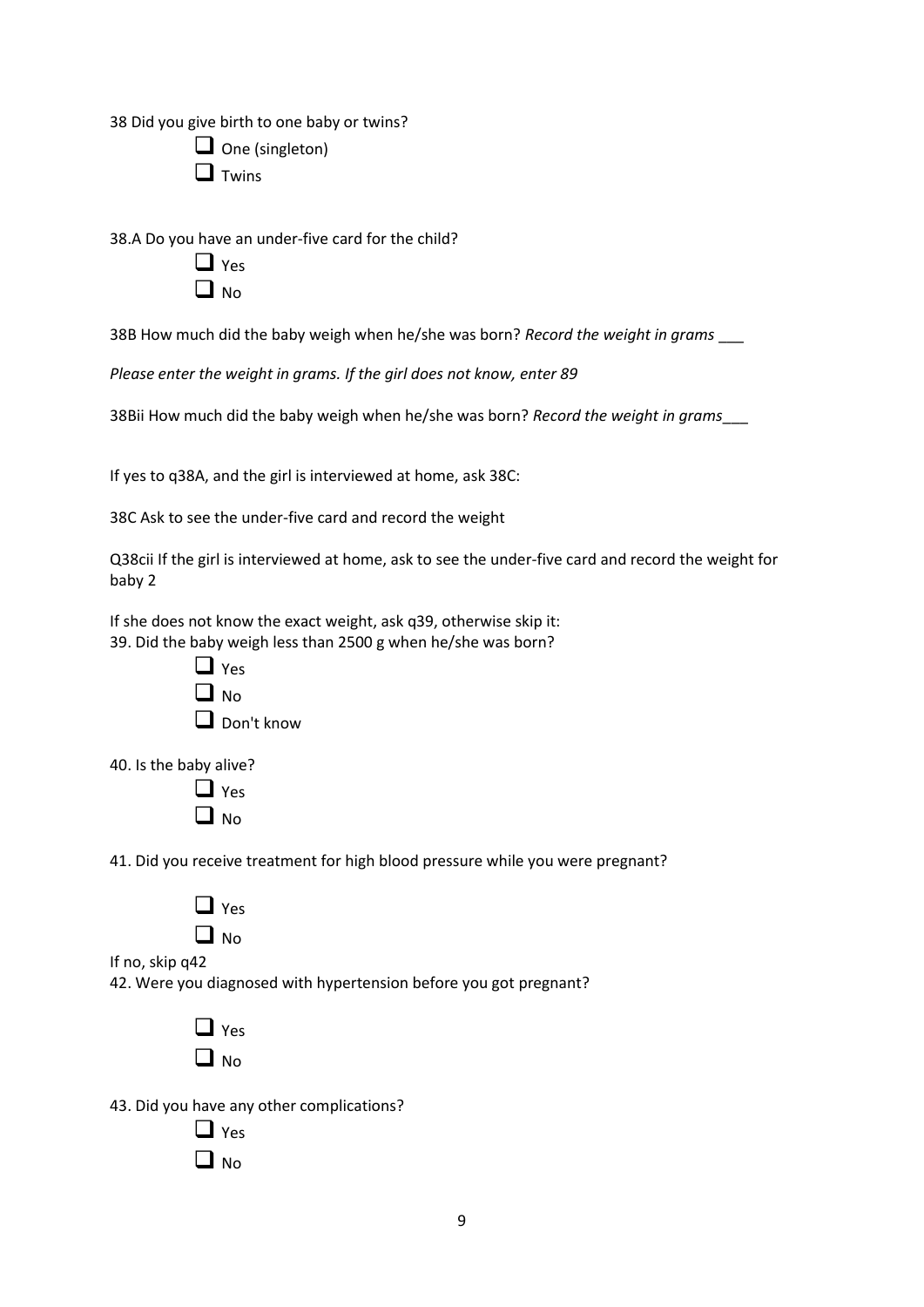|  |  |  |  |  |  |  | 44. Mention any other birth complication for which you received treatment? What happened? |
|--|--|--|--|--|--|--|-------------------------------------------------------------------------------------------|
|--|--|--|--|--|--|--|-------------------------------------------------------------------------------------------|

45.Has the baby been admitted to a clinic or hospital over the last 6 months?

| ł. | s<br>r |
|----|--------|
| I  | O      |
| L  | J.     |

46. How many times has the baby been admitted to a clinic or hospital in the last 6 months?--------

| 47. What was the cause of the last admission? |
|-----------------------------------------------|
|                                               |

| $\Box$ malaria,         |
|-------------------------|
| diarrhea,               |
| $\Box$ anemia,          |
| $\Box$ Chest infection, |
| □ Other:----------      |

I now have some questions about marriage and pregnancy

48. Are you married or living with a boyfriend?

| $\Box$ Yes           |  |
|----------------------|--|
| $\Box$ No-> skip q76 |  |

49. When did you get married or start living with your boyfriend? Month \_\_\_\_\_\_ Year \_\_\_\_\_\_

Skip 50 if answers "yes" to question 34:

50. At what age do you think will be the right time for you to have your first child?

| If yes to q34, skip 51                    |
|-------------------------------------------|
| 51. Have you ever been pregnant?          |
| $\Box$ Yes                                |
| $\Box$ No                                 |
| If no, skip q52                           |
| 52. Are you currently pregnant?           |
| $\Box$ Yes                                |
| $\Box$ No                                 |
| If yes to 51 or 52, skip 53               |
| 53. Have you ever had sexual intercourse? |
| <b>Yes</b>                                |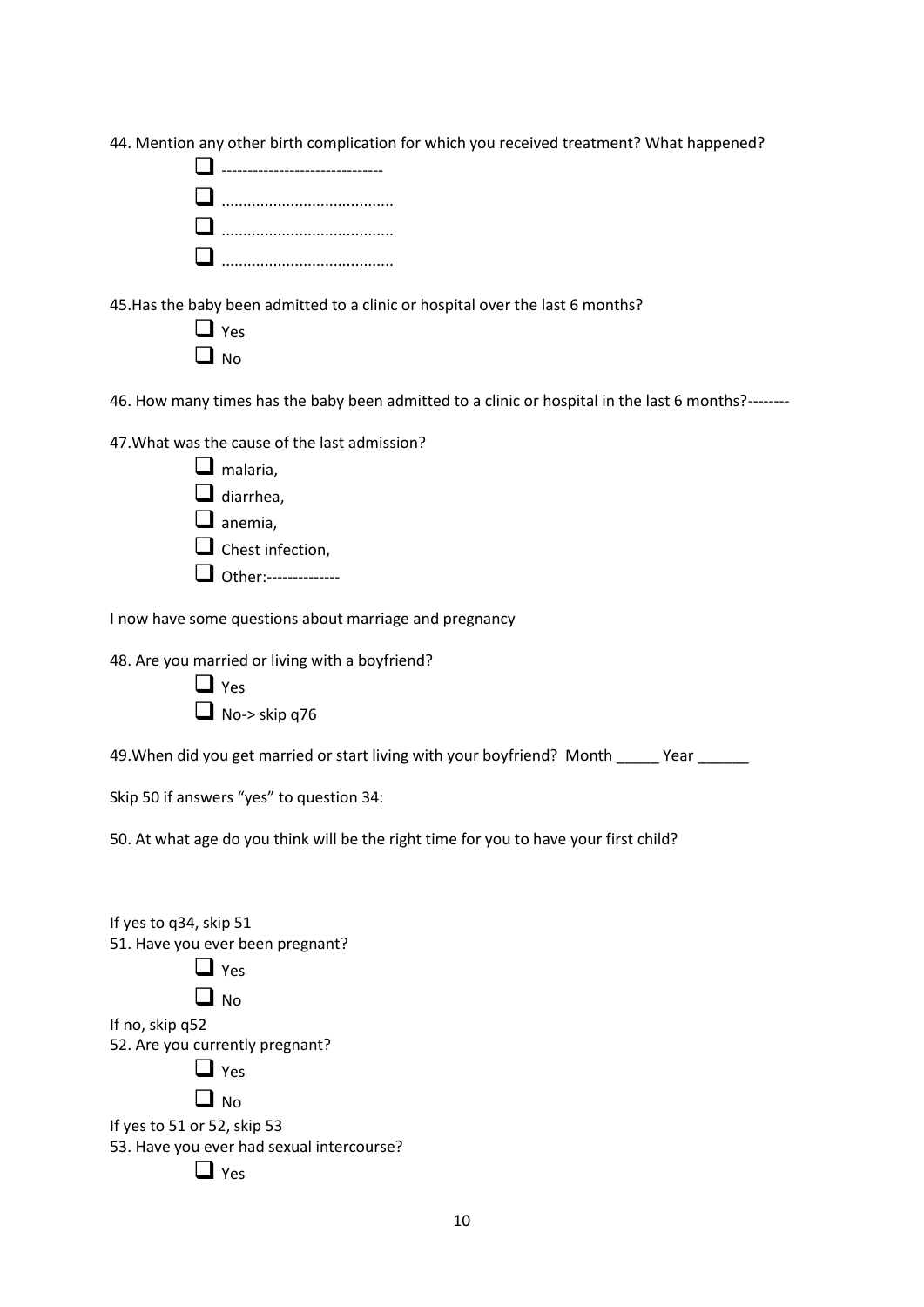# $\Box$  No.

- 54. Which of the following contraceptives have you used to prevent pregnancy?
	- a. Male condom
	- b. Female condom
	- c. Hormonal pill
	- d. Intrauterine device
	- e. Injectables
	- f. Implants
	- g. None
	- h. Other, specify

# **ACASI-part**

# **Information about health care utilization**

1. Have you been admitted to a clinic or hospital in the last 6 months?

| es       |
|----------|
| O<br>۸I. |

If no, skip 2

2.Were you admitted due to pregnancy or birth related issues?

| I | es<br>V |
|---|---------|
| ۱ | N٥      |

3.Have you visited any outpatient clinic or pharmacy/drug shop or traditional birth attendant or healer in the last 6 months?

| ٧<br>٢S |
|---------|
| N٥      |

If no, skip 4

4.What was your reason for visiting these places or people?

- a. Did you visit these places or providers because of Contraception- yes/no
- b. Did you visit these places or providers because of Sexually transmitted infection? yes/no
- c. Did you visit these places or providers because of pregnancy-related issues? yes/no
- d. Did you visit these places or providers because of Child health issues?- yes/no
- e. Did you visit these places or providers because of Malaria?- yes/no
- f. Did you visit these places or providers because of other infections? yes/no

5. Have you ever been pregnant?

 $\Box$  No.

If no, skip q6

6. Are you currently pregnant?

❑ Yes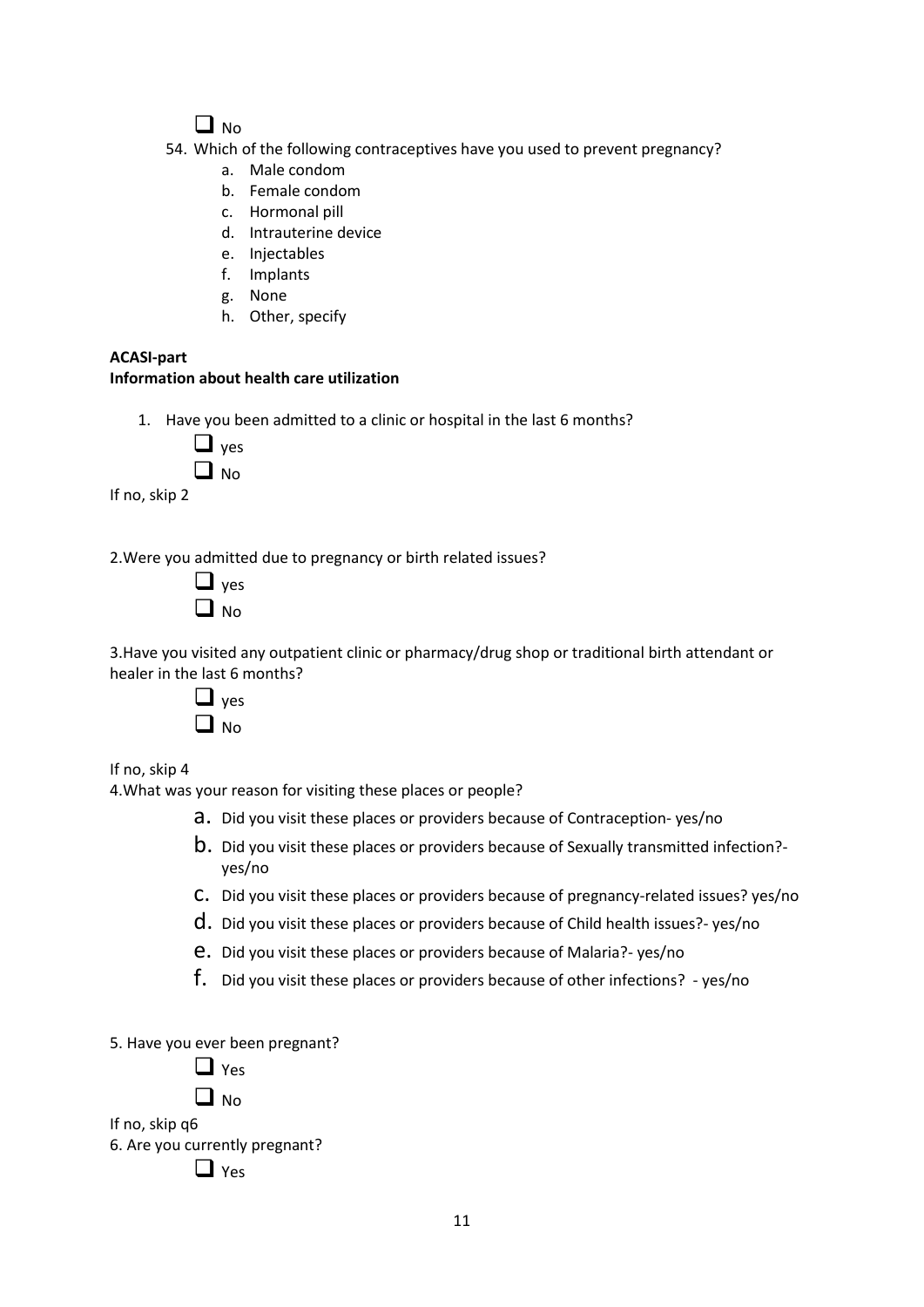# $\Box$  No.

If no to q6, skip q 7 If yes to question 6, ask q 7-8

7. How many months do you think the pregnancy is now?

If yes to q 6, but no to q 7, ask q 8 and 9:

8. When did your last pregnancy end?

9. How did your last pregnancy end?

□ Miscarriage/spontaneous abortion



❑ Stillbirth

❑ Live birth

Skip 10 if answers "yes" to question 6 or 7 10. Have you ever had sexual intercourse?

- a. Yes
- b. No

Skip 11 if No to q10, but ask question to all others:

11. Have you ever used any contraception to prevent pregnancy?

|   | S<br>− |
|---|--------|
| I | ٩Ō     |

Thanks a lot for responding to these questions! Please let the one who is interviewing you know that you are done with all the questions.

*END OF ACASI-part*

Thanks a lot for responding to these questions. Before we finish the interview, I would like to update your contact information.

To all:

If we don't find you next time we come to do interviews, who do you think can assist us in finding you?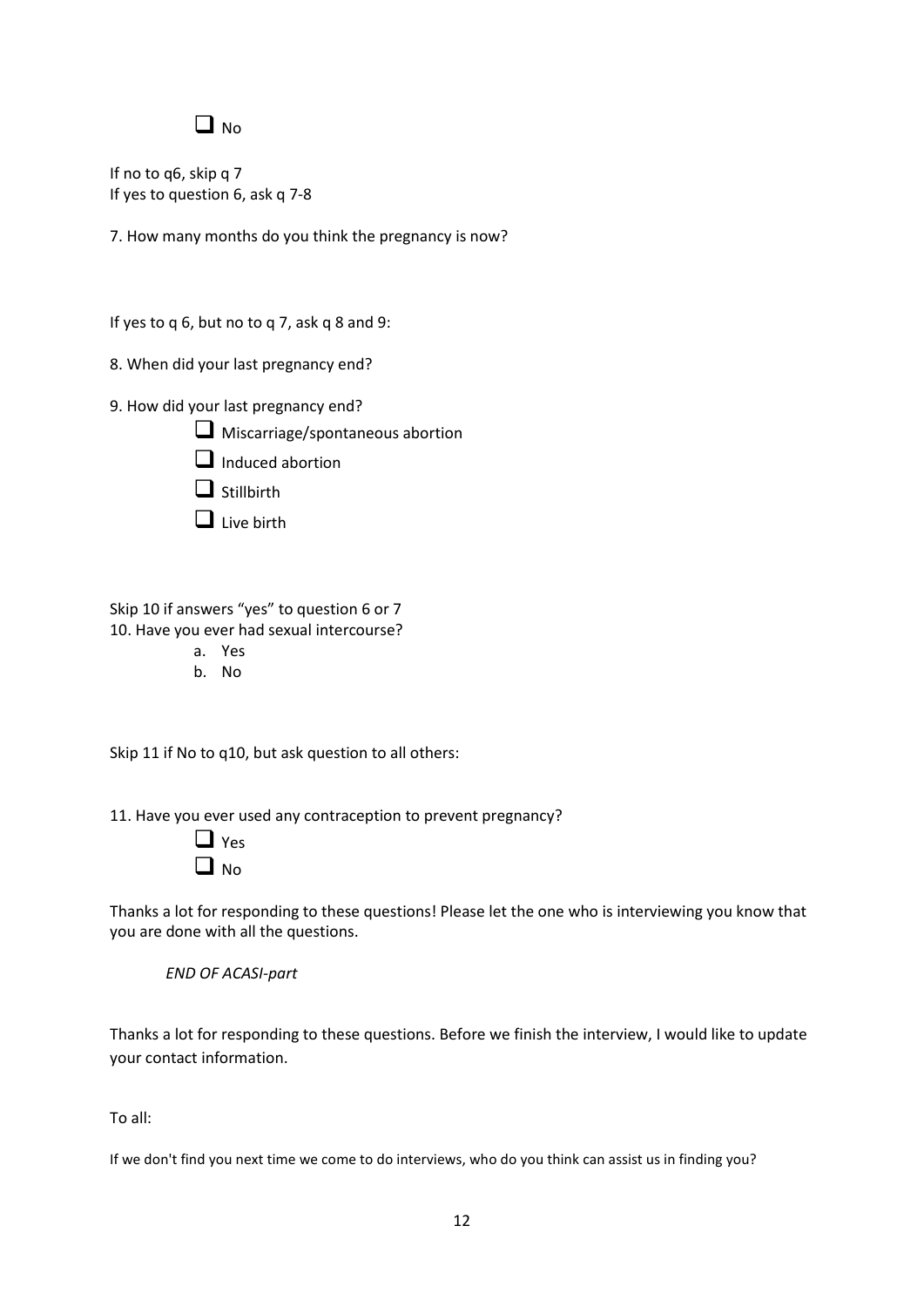Can you give us the name of your best friend?

55A) We need to make sure we have updated contact information. Which mobile phone number should we use if we need to call you in the future? B)Whose number is this?

56A) Can you give us 2 other numbers that we can reach you on in case we cannot reach you on this number?

| $\Box$ Yes-> B                                 |  |
|------------------------------------------------|--|
| Don't know other phone numbers $\rightarrow$ F |  |
| B) Provide first number                        |  |
| C) Whose number is this?                       |  |
| D) Provide second number                       |  |

E) Whose number is this?

56. F If the girl is interviewed at home: After you and I have finished talking, may I ask your guardians for 2 alternative phone numbers we may try if we cannot get through on the numbers we have if we need to call you?



This is the end of the interview, thank you for taking time to answer my questions. We are very grateful. Your participation is extremely important for this project because it gives us an opportunity to understand how girls who receive the different support packages are faring.

For groups II and III:

Let me use the opportunity to provide some information about payment of school fees in 2018: We will not pay more in 2018 than we did in 2017. If you transfer, we will not be able to pay your school fees unless you inform us of where you have shifted to. Please call the Trial supervisor.

For all

Do you have any questions you may want to ask me before we finish the interview?

For group I:

As an appreciation of your collaboration, we would like to give you K50 as compensation for your time.

### For groups II and III:

As an appreciation of your participation in this interview, we will give you a small compensation in term 3 of 2018. We will give you K40 if we have interviewed you for the three rounds since the end of 2017, i.e. the last round that was done in 2017 and the two that will be done in 2018. If we have interviewed you twice of the three times, you will get K20. If we have interviewed you once of the three times, you will get K10,

For all

Thank you very much again! We will contact you again in 4-6 months from now for another session of interview.

If yes to 55A, end interview here